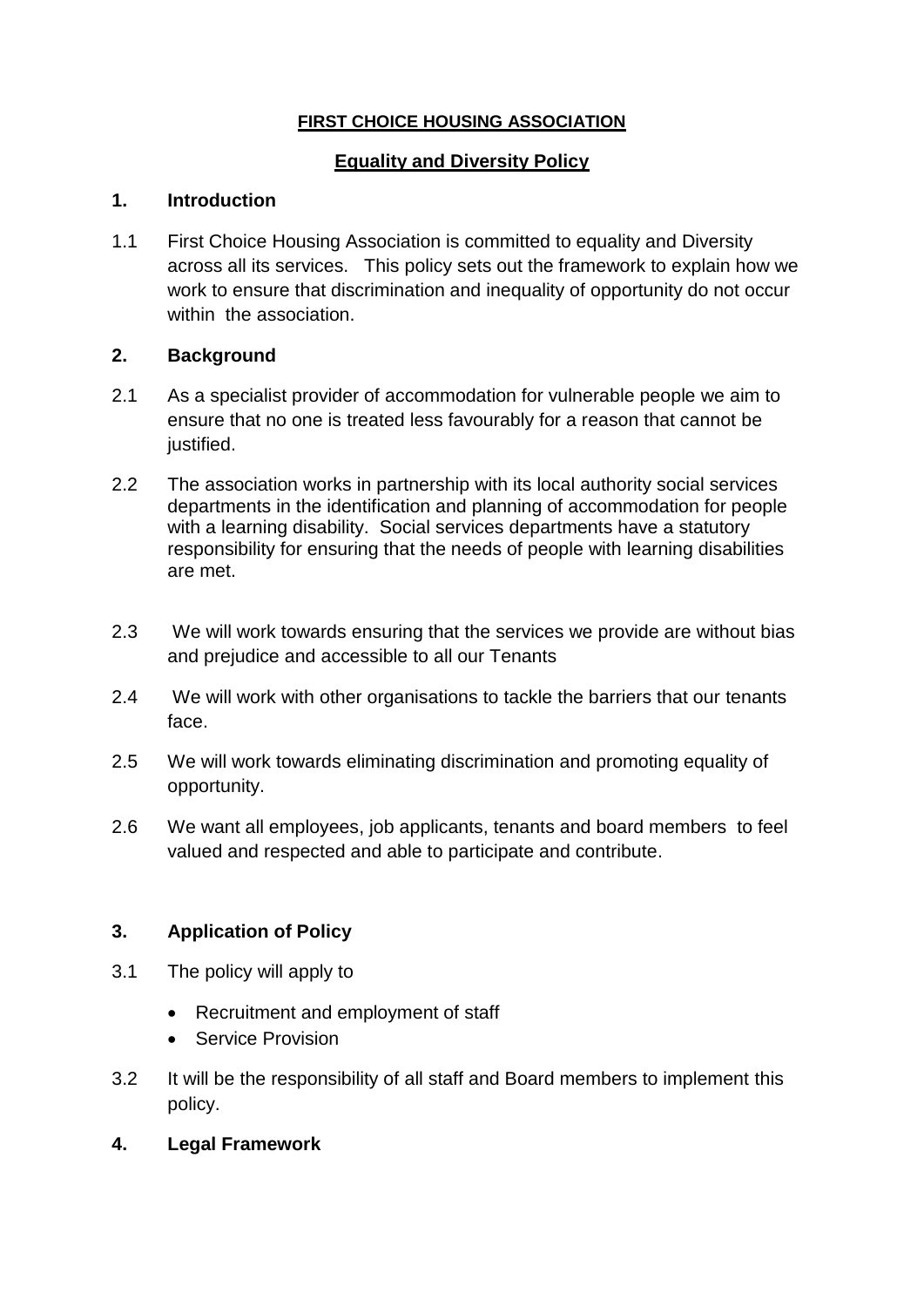- 4.1 The Association will comply with the Equality Act 2010 which identifies nine characteristics / strands of diversity which are protected from all forms of discrimination. These are defined within the Act as:
	- Race
	- **Disability**
	- Sex or gender
	- **Gender identity**
	- Age
	- Religion or belief
	- **Sexual orientation**
	- **Marriage and Civil Partnership**
	- **Pregnancy and Maternity**
- 4.2 In addition to those who possess a protected characteristic listed above, those who are perceived to possess a characteristic and those who are associated with someone who possesses a characteristic (e.g. family members or friends, but can also include anyone who provides unpaid support i.e. carers) are also protected from discrimination under the Equality Act 2010.

#### **5.0 Our Values**

5.1 Our values describe how we will work and recognise that fairness and equality are fundamental to our work. Our values are:

#### **Our Values**

- Integrity openness, honesty, sincerity; doing the right thing for the right reason
- **Equality to provide equal opportunity for all**
- Excellence investing in, respecting and developing staff to ensure we strive for excellence in all we do
- Passion doing the best for all our tenants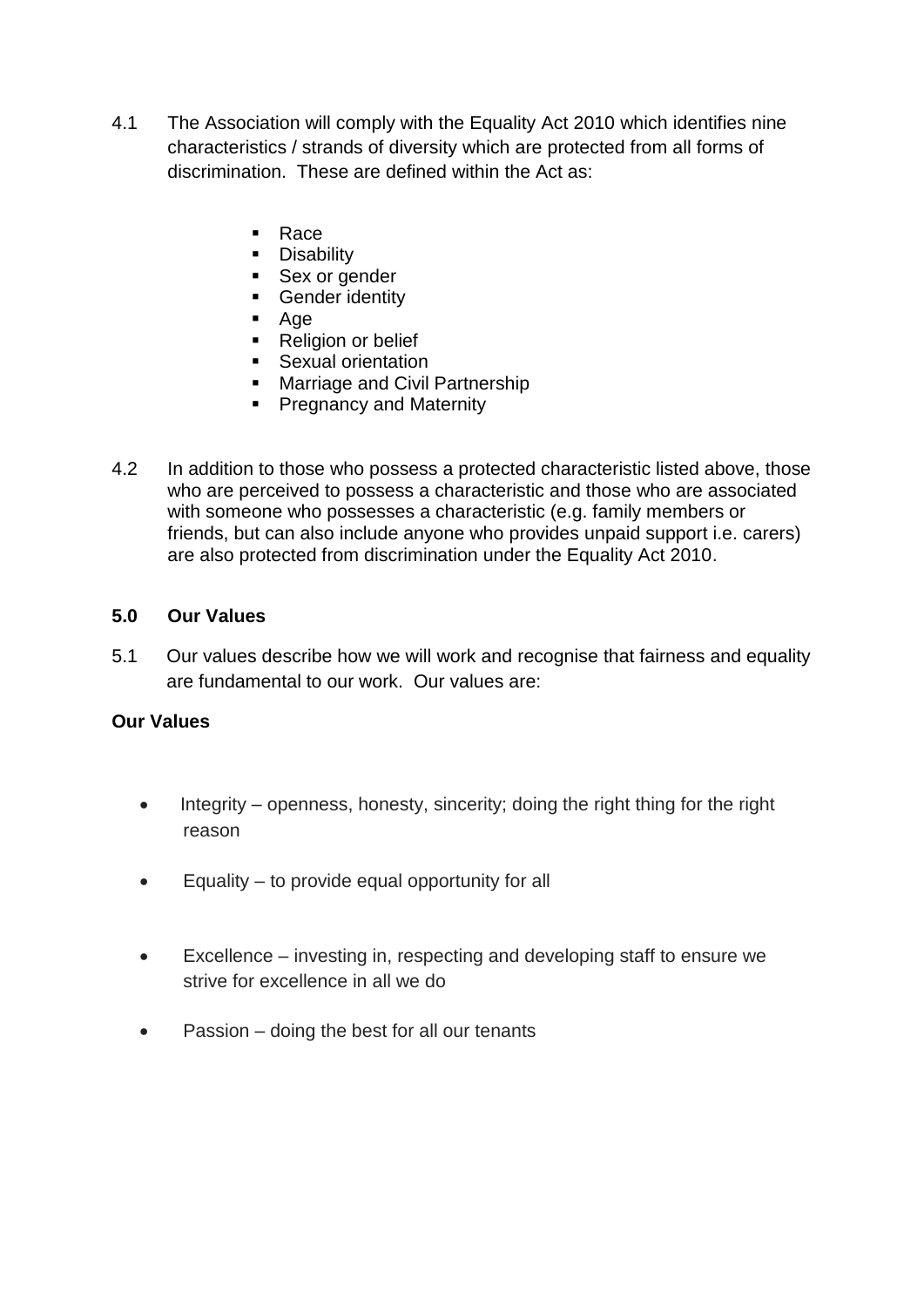### **6. Policy statement**

6.1 The association has a number of function and relationships and will have due regard to the Equality Act 2010 in the areas identified below:

### 6.1.1 *Partners and Contractors*

- Ensure that the partners/contractors with whom we work have an Equality Policy in place or understand and are willing to adopt our policy.
- Invite our contractors to attend equality and diversity training organised by the association.

## *6.1.2 Staff and Board Members*

- Ensure that all staff and Board members are aware of and fulfil their obligations with regard to equality and diversity issues.
- We will challenge and investigate discriminatory behaviour and enforce the disciplinary procedure when necessary.
- Take steps to ensure diversity within the staff team and at board level
- Equip staff to provide a tailored service to Tenants based on the Tenants needs
- Provide equality and diversity training
- Have a job evaluation process in place to ensure jobs are equal pay for equal value
- Commit to be a disability confident employer
- Ensure that our recruitment and selection practices are fair and that all appointments being made on merit
- Report to Board of management on an annual basis on compliance with the above
- Appoint a Board member to champion and oversee compliance of this policy